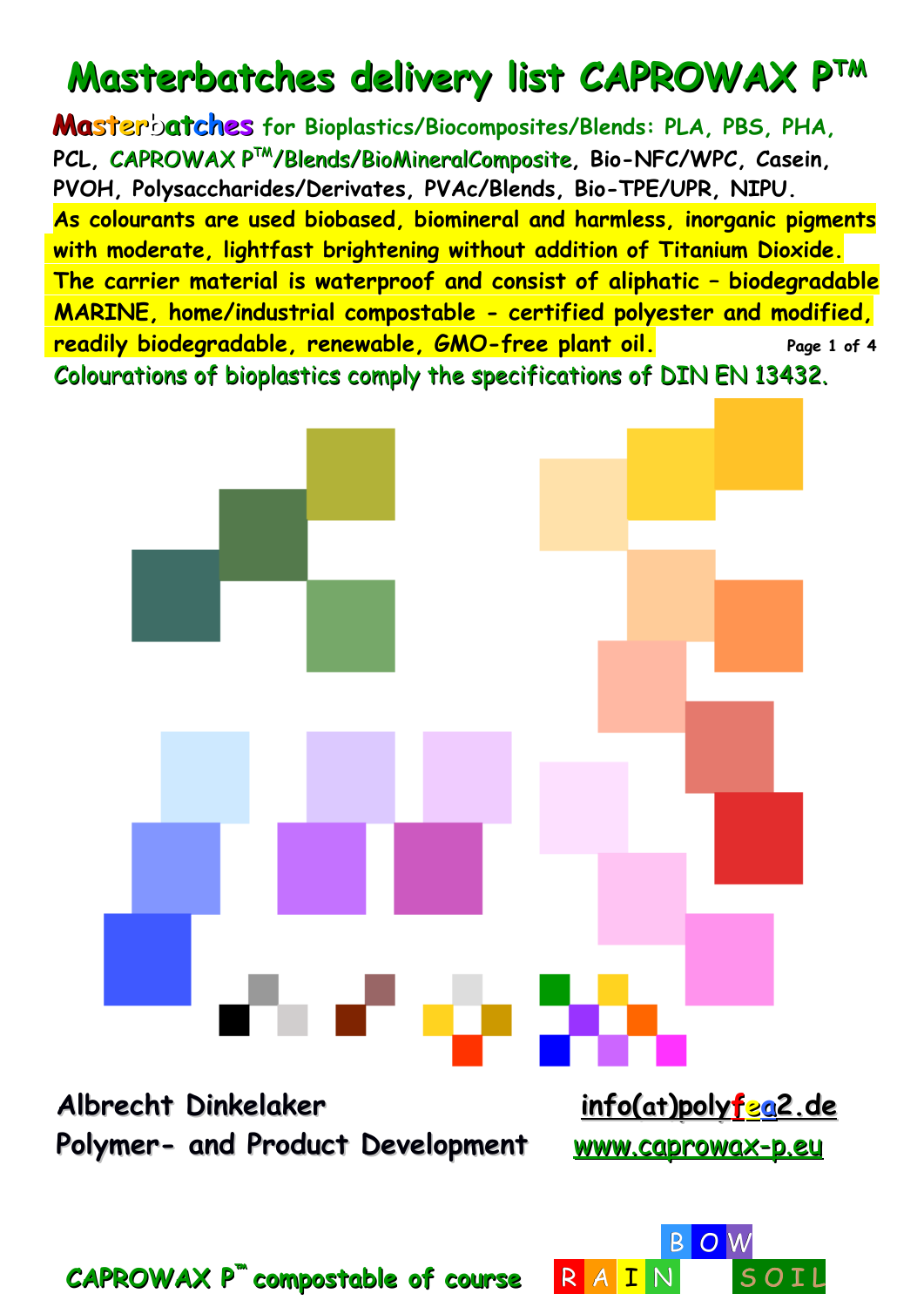|                                                                                                                                                 | <b>&gt;COLOURATION&lt;</b>  |                   |                  |  |  |  |  |
|-------------------------------------------------------------------------------------------------------------------------------------------------|-----------------------------|-------------------|------------------|--|--|--|--|
| <b>Masterbatches for translucent colouration</b><br>Page 2 of 4                                                                                 |                             |                   |                  |  |  |  |  |
| <b>CAPROWAX P™</b>                                                                                                                              | Shade chromatic CAPROWAX Pm |                   | Shade chromatic  |  |  |  |  |
| <b>Red 114 T</b>                                                                                                                                |                             | Red Y 121 T tex   | AR.              |  |  |  |  |
| Yellow 310 T tex                                                                                                                                | AR                          | Green 427 T tex   |                  |  |  |  |  |
| Green $413$ T tex                                                                                                                               | <b>MB500</b>                | Green 426 T tex   |                  |  |  |  |  |
| Green AR 430 T tex                                                                                                                              | LP/AR                       | Blue AR 530 T tex | LP/AR            |  |  |  |  |
| Blue $G$ 511 T tex                                                                                                                              |                             | Blue R 516 T tex  |                  |  |  |  |  |
| Violet B 616 T                                                                                                                                  |                             | Violet R 617 T    |                  |  |  |  |  |
| R: reddish                                                                                                                                      | Y: yellowish<br>G: greenish | B: bluish         | T: translucently |  |  |  |  |
| tex: suited for colouration of filaments LP: Laboratory prototype AR: acid resistant<br>MB500 = 500g sample for process engineering experiments |                             |                   |                  |  |  |  |  |

Addition of translucent CAPROWAX P - Masterbatches to different bioplastics: 0,5-4%. **All shades of colour are comparable or similar to the product colours.**

**Masterbatches are produced batchwise together with compostable carrier material and pigments by contract manufacturing.**

**The compostability of carrier material is examined by MFPA, University Weimar: Test material: CAPROWAX P® 6006 Test certificate No.: P31029-05 according to DIN EN 13432**

 **Application for translucent to transparent, pearlescent or full covering colouration: Injection- / Vacuum- / Blow- / Compression-moulding, Fused casting, Mono-/Multifilaments, Foils/Sheets, Hotmelts, NF-BioComposites, BioMineralComposites, Thermoplastic Plasticine, Foams and Coating.**

Pigments are biobased, biomineral or calcined, pigmentlike Kaolin and of inorganic, synthetic production. **They are harmless, lightfast, non-migratory, temperature stable, insoluble in water, comparable with natural, mineral pigments, already mineralised and partially soil improving:** QX see page 3.

**They are low-dusty incorporated in compostable carrier material and masterbatch pellets are addedto different bioplastics in a range of 0,5-4%.** 

**Processing at 90-200°C, short time up 220°C.** 

**In coloured final products content of each separate pigment is ≤1%.**

B O W B O W B O W B O W B O W B O W B O W B O W B O W B O W B O W B O W B O W B O W B O W B O W B O W B O W B O

#### **CAPROWAX P<sup>™</sup> compostable of course R A I**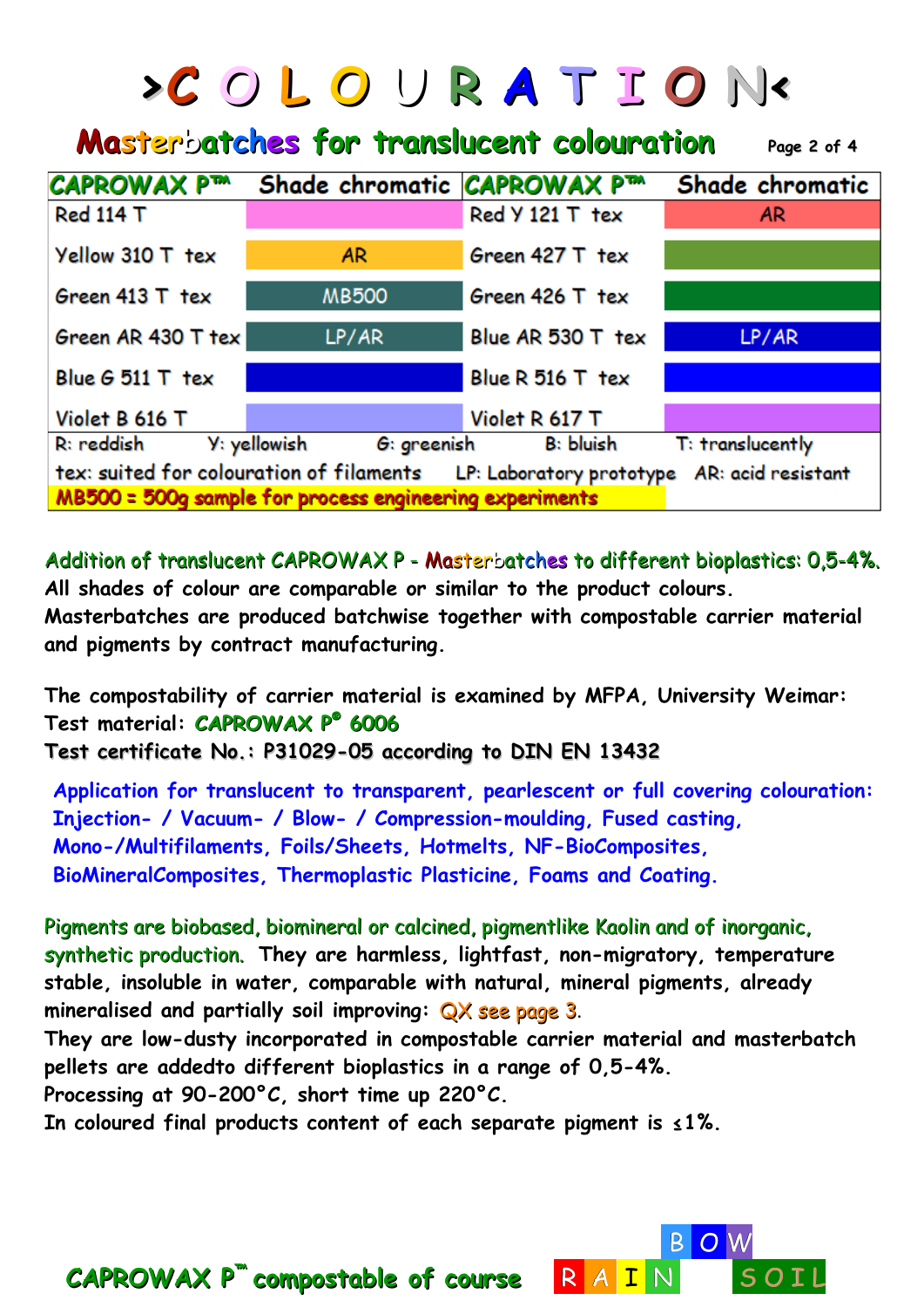| <b>Masterbatches for covering colouration</b>                                                                                                       |       |                              | Page 3 of 4     |  |
|-----------------------------------------------------------------------------------------------------------------------------------------------------|-------|------------------------------|-----------------|--|
| CAPROWAX P™                                                                                                                                         |       | Shade chromatic CAPROWAX PTM | Shade chromatic |  |
| Red FK 133 tex                                                                                                                                      | AR.   | <b>Red FK 112</b>            | LP.             |  |
| Lava-Red 134<br>QX                                                                                                                                  | LP    | <b>Red FK 117</b>            | LP/AR           |  |
| Orange FK 204                                                                                                                                       | AR.   | Orange FK 203                | LP/AR           |  |
| Orange 206 BM<br>QX                                                                                                                                 | LP/AR | Yellow 314 BM<br>QX          | LP/AR           |  |
| Yellow FK 320                                                                                                                                       | LP/AR | Yellow FK 306                | LP/AR           |  |
| White FK 005 tex                                                                                                                                    | AR    | White $C$ 004 BM $QX$        | <b>MB500</b>    |  |
| Green 416 ww tex                                                                                                                                    |       | Green 417 ww tex             |                 |  |
| Green FK 446 tex                                                                                                                                    | LP    | Green 448 ww tex             | ⊮               |  |
| Green FK 443 tex                                                                                                                                    | LP    | Green FK 440 tex             | LP.             |  |
| Green 444 BM<br>QX                                                                                                                                  | LP    | <b>Blue G 545 BM</b><br>QX   | LP              |  |
| Blue FK G 510 tex                                                                                                                                   | LP.   | <b>Blue FK G 509</b>         | LP.             |  |
| <b>Blue FKG 512</b>                                                                                                                                 |       | Blue FKR 542                 | LP.             |  |
| Violet FK B 605                                                                                                                                     | LP/AR | Violet FKR 608               | LP/AR           |  |
| Violet B 636 BM<br>QX                                                                                                                               | AR.   | Violet R 637 BM<br>QX        | AR.             |  |
| Brown V 713 BM<br>QX                                                                                                                                | LP    | Brown FK V 709<br>QX         | LP/AR           |  |
| Lava-Brown 717<br>QX                                                                                                                                | LP/AR | Lava-Brown 715<br>QX         | LP/AR           |  |
| Grey 821 BM<br>QX                                                                                                                                   |       | Grey FK 824 S wcb tex        | LP/AR           |  |
| Lava-Grau FK 833 QX                                                                                                                                 | LP    | Black V 804<br>QX            | AR              |  |
| Lava-Black 806<br>QX                                                                                                                                | LP    | Black 801 wcb                | AR              |  |
| V: vegetable Carbon, biobased<br>$AR = acid-stable$<br>FK: Kaolin, calcined ww = without TiO2<br><b>BM: Biomineral, natural Calcite</b>             |       |                              |                 |  |
| $QX =$ soil improvement<br>S: heat stable up to 220°C<br>B: bluish LP: Laboratory Prototype wcb = without carbon black<br>R: reddish<br>G: greenish |       |                              |                 |  |
| tex: suited fo filaments MB500 = 500g sample for process engineering experiments                                                                    |       |                              |                 |  |

### **Products for soil improvement QX:**

- **QX =** biobased vegetable carbon, Lava rock flour, soil improvement, **water retention capacity**
- BM = BioMineral, natural Calcite, acid-binding and soil similar
- FK = calcined Kaolin, compost friendly



 **CAPROWAX P™ compostable of course** R A I N S O I L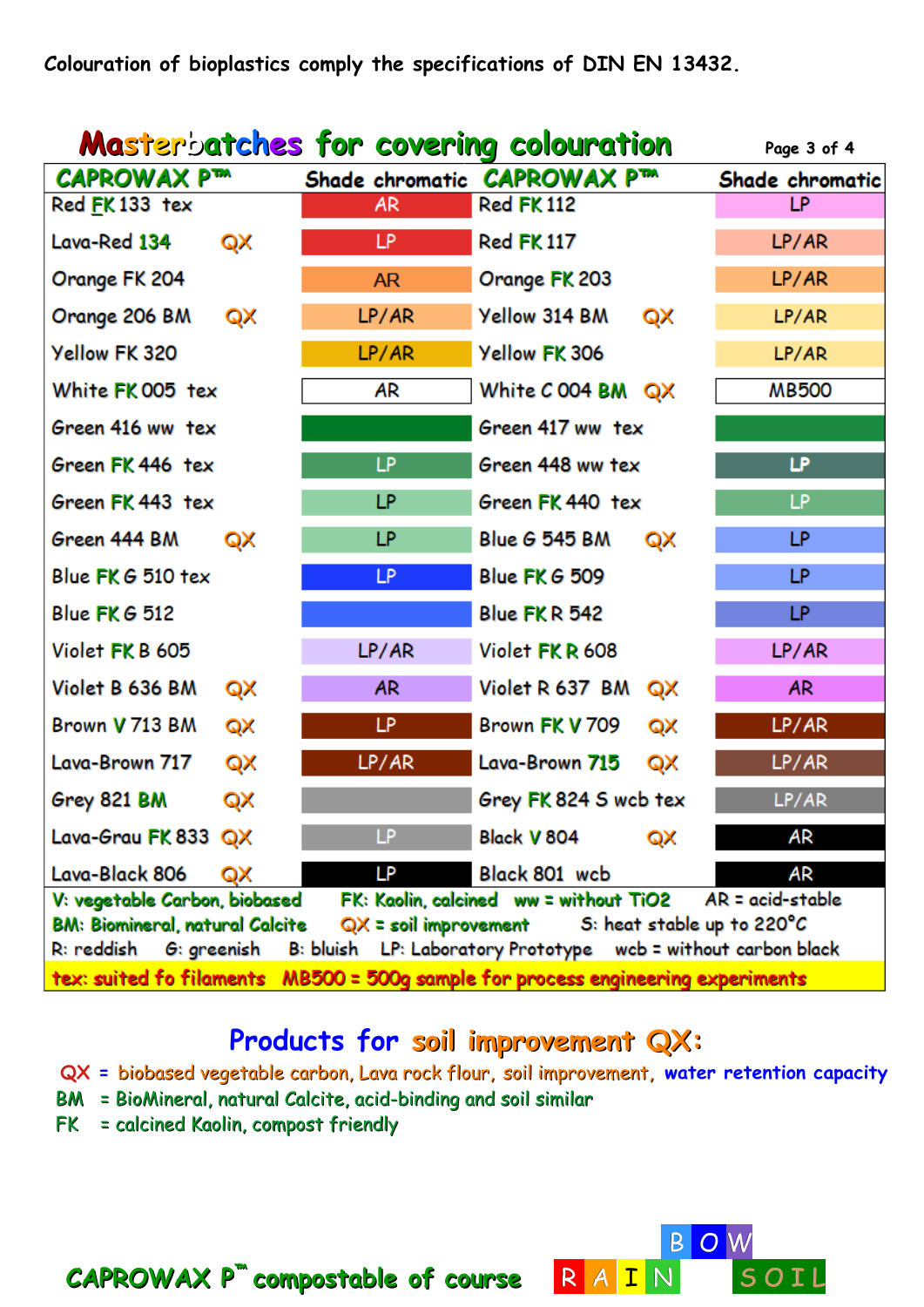Addition of CAPROWAX P - Masterbatches to different bioplastics: 0.5-4%. The brightening of the product palette is changed to the eco-friendly, soil similar, pigmentlike, calcined Kaolin (FK) as a white pigment.

**Page 4 of 4** 

## **Your order of CAPROWAX PTM - Masterbatches**

 **See colour palettes page 2-3: Shades of colours + code** 

 **Technical samples: You can get up to 4 samples a 50g pellets free of charge For additional process engineering experiments you can get 500g MB500 samples see page 2-3. After consultation 20-25 kg testmaterial for scaling up** 

 **New MB-Recipes: Coloured** CAPROWAX **PTM -** Buttons **on request.** 

| <b>Supply quantities:</b><br>$+/- 25$ kg: | 100 kg, 200 kg, 500 kg<br>After your selection you will get an<br>offer about location-based, direct delivery |
|-------------------------------------------|---------------------------------------------------------------------------------------------------------------|
| 25 kg PE-Bags in<br>carton or on palett   | For a better raw material procurement a<br>yearly forecast is required                                        |
|                                           | *) Since corona crisis the delivery of raw<br>material is temporarily delayed                                 |
| Market area:                              | <b>European Union</b>                                                                                         |
| <b>Prices:</b>                            | <b>According to offer</b>                                                                                     |
| <b>Payment conditions:</b>                | <b>According to offer</b>                                                                                     |
| Delivery date *):                         | after completely delivery of raw material to<br>the toll manufacturer plus up to 6 - 7 weeks                  |
| Miscellaneous:                            | <b>Product infos and SDS</b>                                                                                  |
|                                           |                                                                                                               |

#### **Informations, quote requests and orders at**

**Albrecht Dinkelaker Polymer and Product Development Talstraße 83 [info\(at\)polyfea2.de](mailto:info@polyfea2.de) D 60437 Frankfurt am Main Fon: 069 76893910**



 **CAPROWAX P™ compostable of course** R A I N S O I L